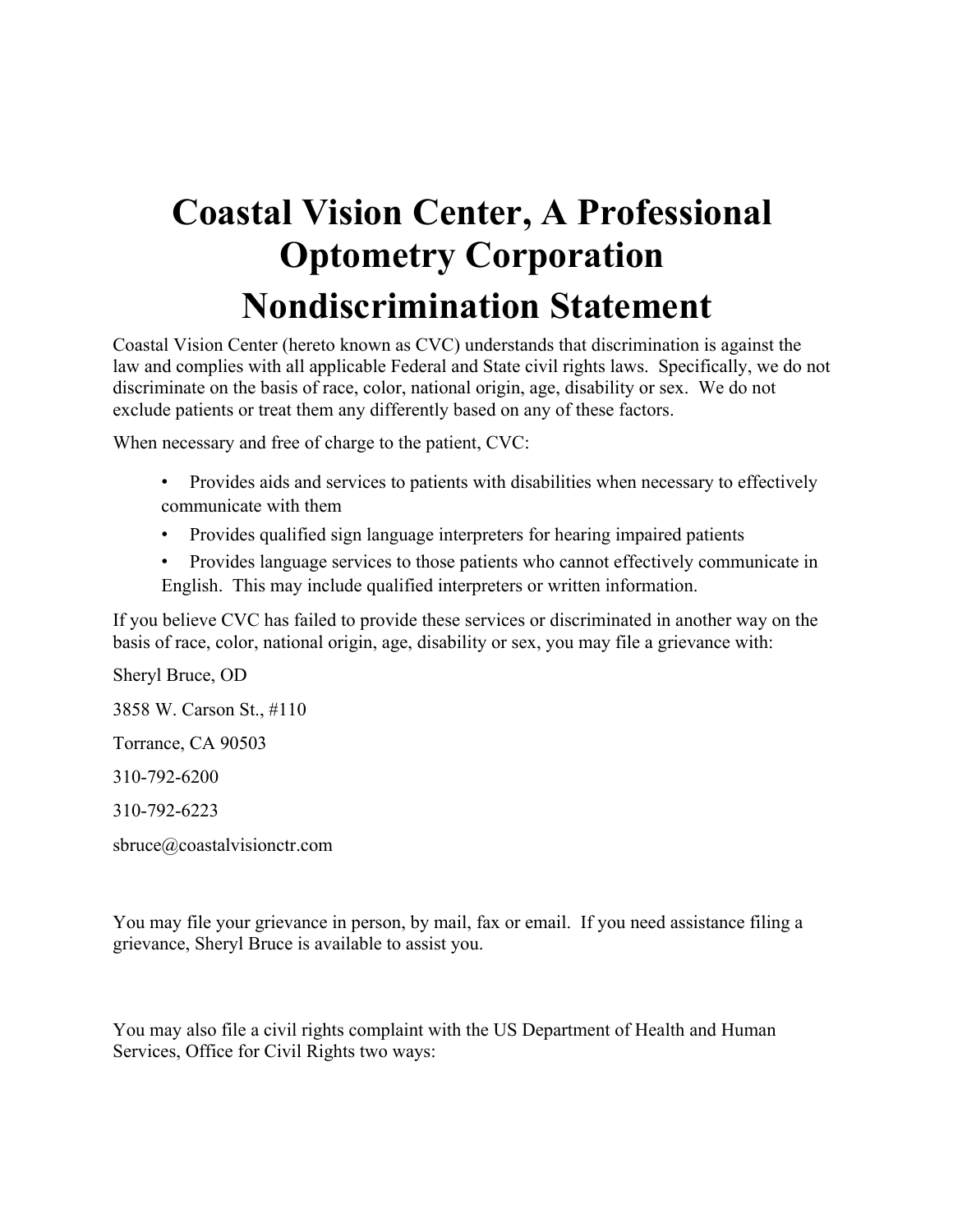(1) Electronically through the Office of Civil Rights Complaint Portal:

<https://ocrportal.hhs.gov/ocr/portal/lobby.jsf>

(2) By mail or phone at:

US Department of Health and Human Services 200 Independence Avenue SW Room 509F, HHH

Building Washington, DC 20201

1-800-368-1019 1-800-537-7697 (TDD)

Complaint forms are available at:

<http://www.hhs.gov/ocr/office/file/index.html>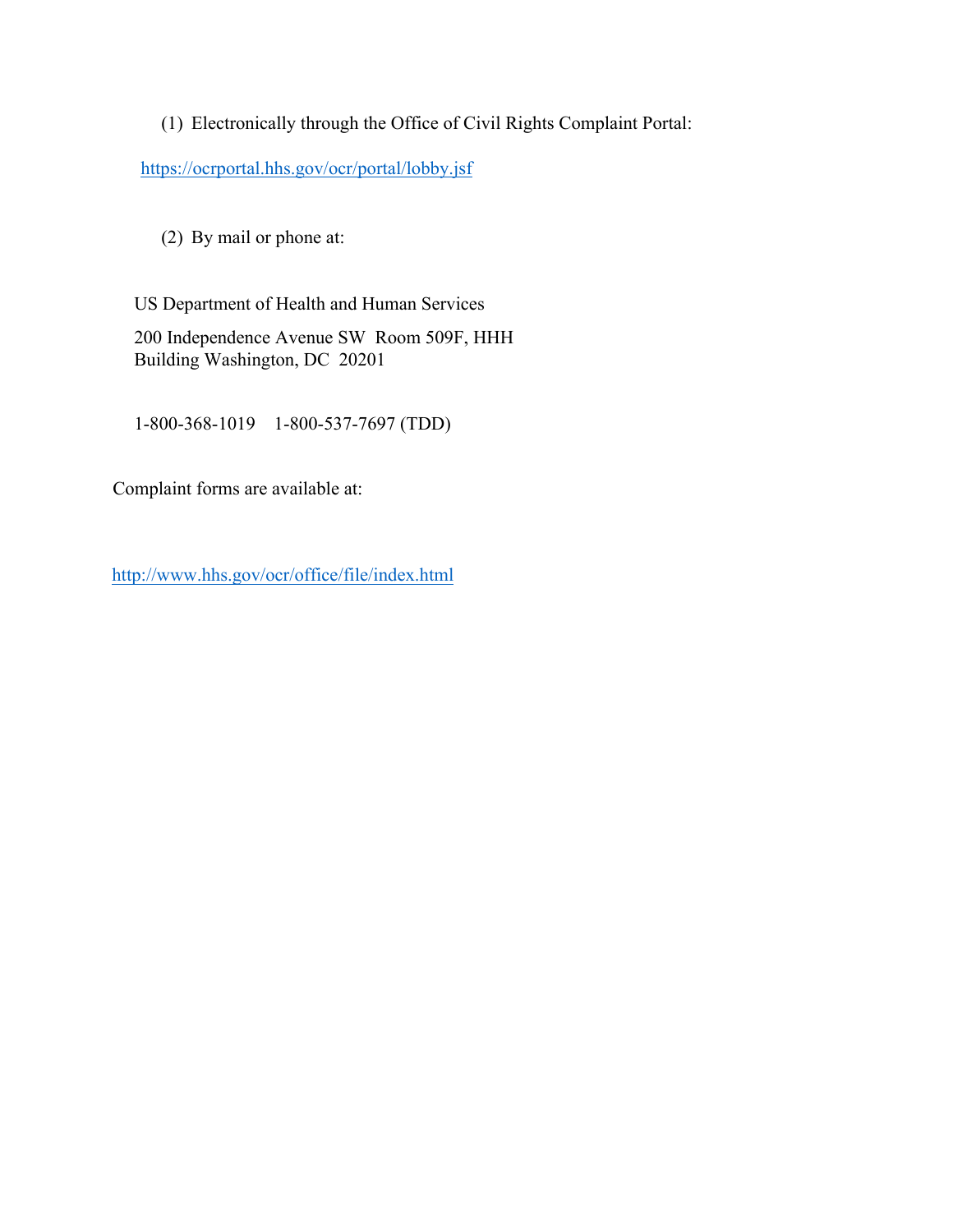## **Coastal Vision Center, A Professional Optometry Corporation**

Individuals With Limited English Proficiency Information Regarding Language Assistance Services

ATTENTION: If you speak any of the following languages, language assistance services are available (free of charge) to you upon request.

Spanish Chinese Vietnamese Korean Tagalog Russian Polish Portuguese Arabic Haitian Creole Italian German Japanese Farsi

## Non-Discrimination Grievance Procedures

It is the policy of CVC to not discriminate on the basis of race, color, national origin, sex, age or disability. CVC has adopted an internal grievance resolution procedure for prompt and equitable resolution of any allegation of discrimination as prohibited by Section 1557 of the Affordable Care Act. These actions may be examined by any patient by contacting Sheryl Bruce:

Sheryl Bruce, OD 3858 W. Carson St., #110 Torrance, CA 90503 310-792-6200 310-792-6223 sbruce@coastalvisionctr.com

Any person who believes someone has been subjected to discrimination on the basis of race, color, national origin, sex, age or disability may file a grievance under this procedure. It is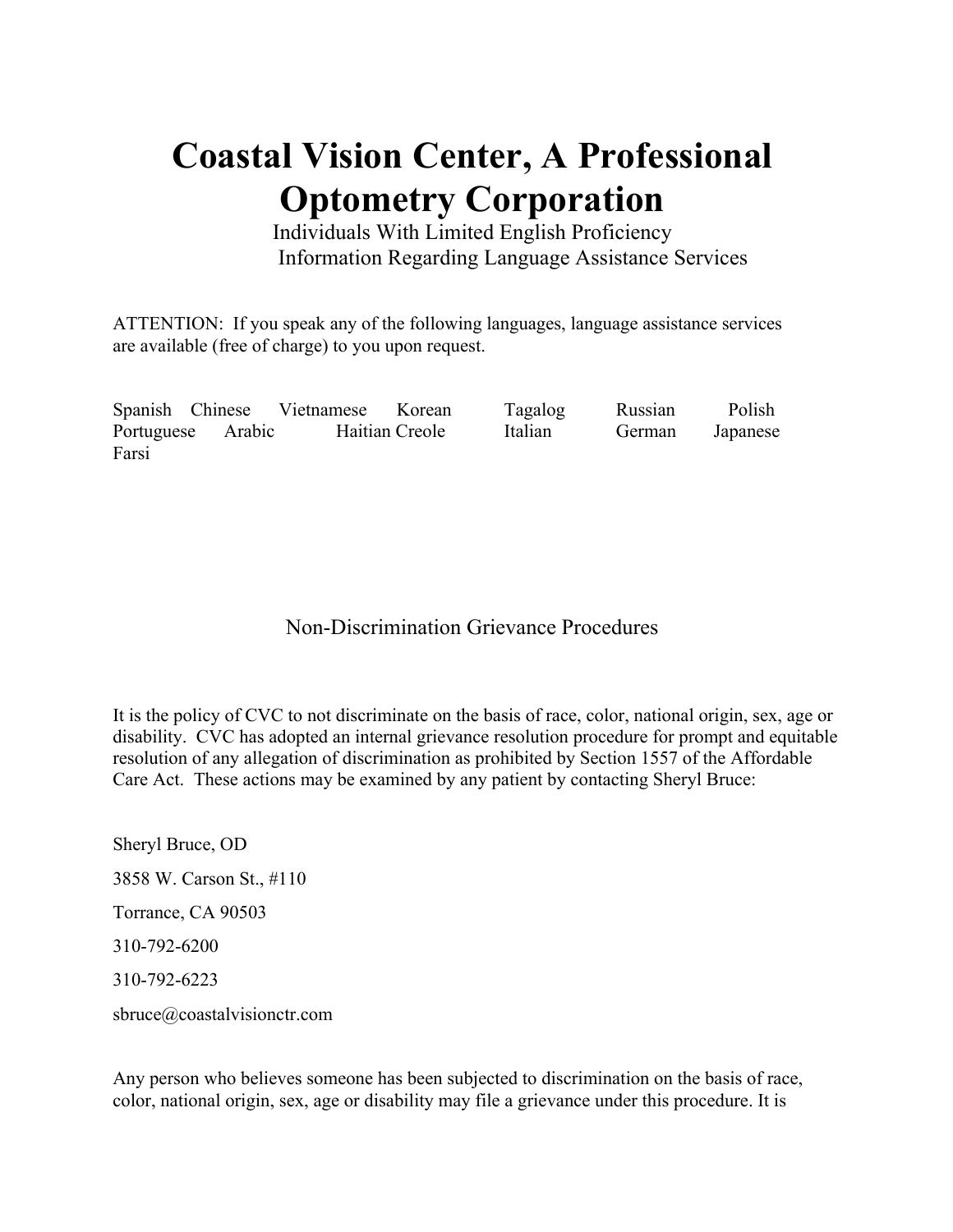against the law for CVC to retaliate against anyone who opposes discrimination, files a grievance, or participates in the investigation of a grievance.

Procedure:

• Grievances must be submitted to the Grievance Coordinator within (60 days) of the date the person filing the grievance becomes aware of the alleged discriminatory action.

• A complaint must be in writing, containing the name and address of the person filing it. The complaint must state the problem or action alleged to be discriminatory and the remedy or relief sought.

• The Grievance Coordinator (or her/his designee) shall conduct an investigation of the complaint. This investigation may be informal, but it will be thorough, affording all interested persons an opportunity to submit evidence relevant to the complaint.

The Grievance Coordinator will maintain the files and records of CVC relating to such grievances. To the extent possible, and in accordance with applicable law, the Grievance Coordinator will take appropriate steps to preserve the confidentiality of files and records relating to grievances and will share them only with those who have a need to know.

• The Grievance Coordinator will issue a written decision on the grievance, based on a preponderance of the evidence, no later than 30 days after its filing, including a notice to the complainant of their right to pursue further administrative or legal remedies.

The person filing the grievance may appeal the decision of the Grievance Coordinator by writing to Deborah Geering-Fend, OD within 15 days of receiving the Grievance Coordinator's decision. Deborah Geering-Fend shall issue a written decision in response to the appeal no later than 30 days after its filing.

CVC will make appropriate arrangements to ensure that individuals with disabilities and individuals with limited English proficiency are provided auxiliary aids and services or language assistance services, respectively, if needed to participate in this grievance process. Such arrangements may include, but are not limited to, providing qualified interpreters, providing taped cassettes of material for individuals with low vision, or assuring a barrier-free location for the proceedings. The Section 1557 Coordinator will be responsible for such arrangements.

The availability and use of this grievance procedure does not prevent a person from pursuing other legal or administrative remedies, including filing a complaint of discrimination on the basis of race, color, national origin, sex, age or disability in court or with the U.S. Department of Health and Human Services, Office for Civil Rights. A person can file a complaint of discrimination electronically through the Office for Civil Rights Complaint Portal, which is available at: